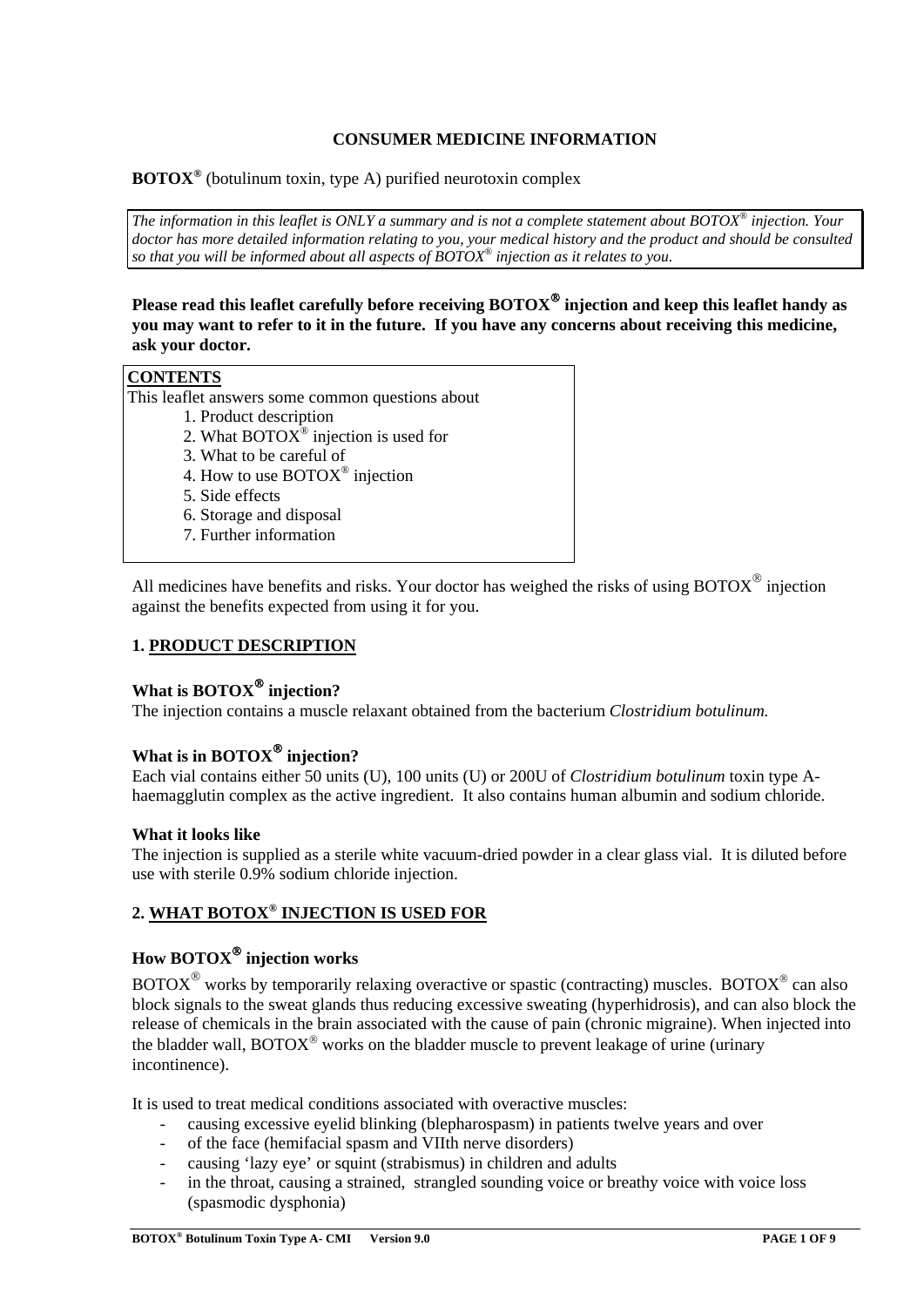- causing the head to be in an unusual posture or pain in the neck associated with twisting of the head (cervical dystonia)
- in children aged two years and older, causing altered and unnatural position or movements in the hand and arm as well as legs, including those muscles that cause abnormal ankle position and walking gait (juvenile cerebral palsy)
- in adults, causing focal spasticity in the hands, arms or legs (adult focal spasticity).

 $BOTOX^{\circledast}$  is also used:

- to treat overactive bladder with leakage of urine (urinary incontinence), the sudden urge to empty your bladder and needing to go to the toilet more than usual when another drug (called an anticholinergic) did not help.  $BOTOX^{\circledcirc}$  has been shown to markedly reduce leakage of urine and improve the quality of life of patients suffering from leakage of urine due to overactive bladder.
- to treat leakage of urine (urinary incontinence) in adults with overactive bladder due to neurologic disease. BOTOX<sup>®</sup> has been shown to reduce leakage of urine and improve the quality of life of patients suffering from leakage of urine due to neurogenic bladder.
- to treat headaches occurring in adults with chronic migraine
- to treat excessive sweating from the armpit area
- to improve the look of vertical frown lines that appear between the eyebrows, lines around the eyes and on the forehead.

## **Availability**

The Department of Health has approved  $BOTOX^{\circledast}$  injection for the uses listed above. However, your doctor may use this medicine for another purpose. If you want more information, ask your doctor.

## **3. WHAT TO BE CAREFUL OF**

## **BOTOX injection must not be used if:**

- you are allergic to any of the ingredients listed in section 1 (Product Description)
- you have an infection in the muscles where it would normally be injected
- you have any muscle disorders in other parts of your body, such as myasthenia gravis or Eaton Lambert Syndrome
- you are being treated for leakage of urine and
	- o have either a sudden onset of urinary tract infection (UTI) or
	- o have a sudden inability to empty your bladder (and are not regularly using a catheter)
	- o are not willing and/or able to begin using a catheter, if required
- the container is damaged or shows signs of tampering, or if the product does not look quite right

#### **Tell your doctor if:**

- you have any muscle disorders in other parts of your body, including amyotrophic lateral sclerosis, and motor neuropathy
- you are scheduled to have surgery using a general anaesthetic
- you are taking anti-platelets (aspirin-like products) and/or anti-coagulants (blood thinners)
- you have inflammation or severe weakness in the muscles where  $\text{BOTOX}^\circledast$  would be injected
- you have a breathing problem, such as asthma or emphysema
- your child who is being treated with  $BOTOX^{\circledast}$  for juvenile cerebral palsy has or has had neurological problems, swallowing problems, lung disease or aspiration pneumonia (serious lung infection)
- you have swallowing problems
- you have bleeding problems
- you have had surgery on your face or in your eye
- you have drooping eyelids
- you have any other change in the way your face normally looks
- you have angle closure glaucoma
- you have problems with your heart or circulation
- you have had seizures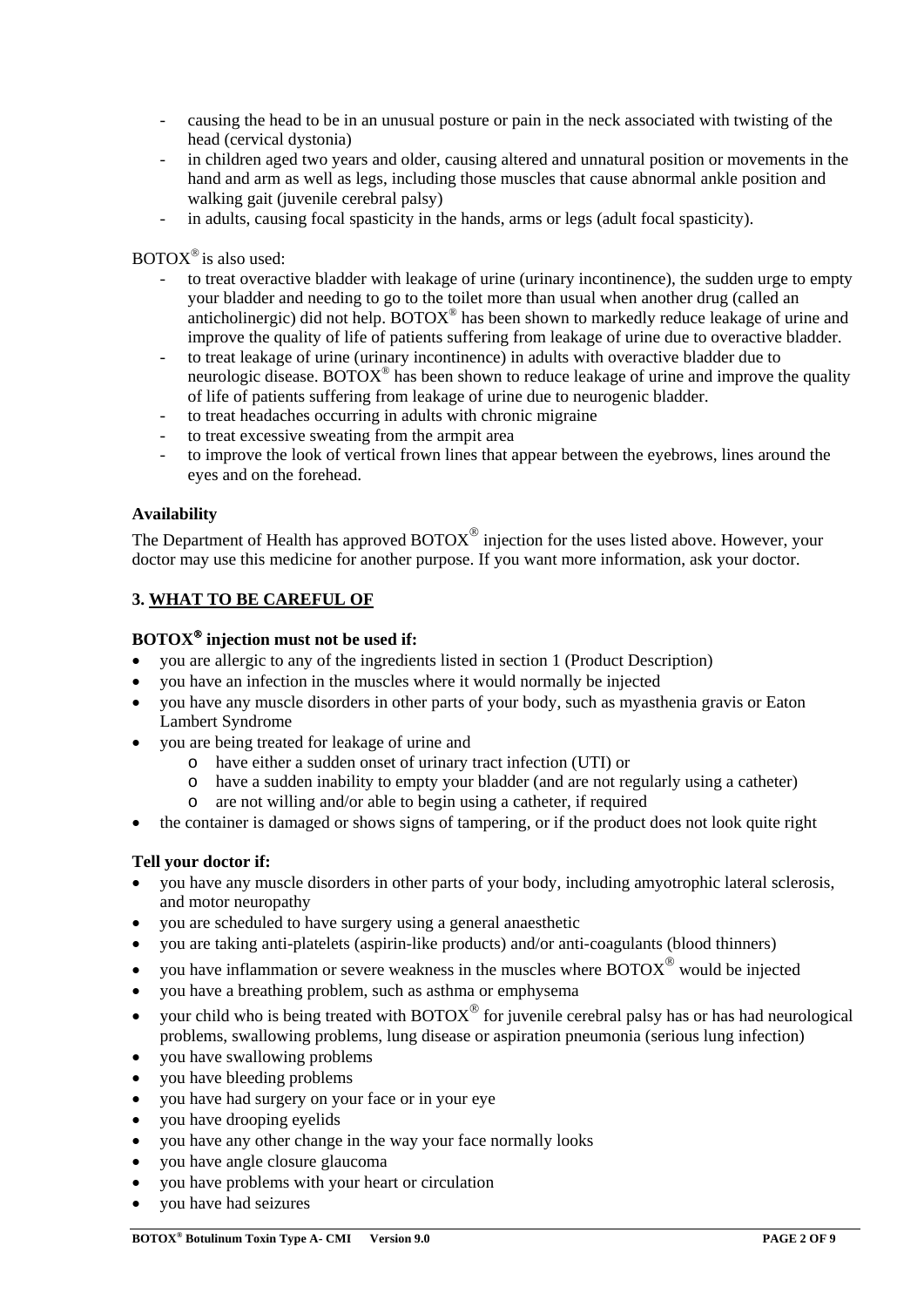- you are pregnant or have the intention of becoming pregnant
- you are breastfeeding or planning to start breastfeeding
- you are being treated for leakage of urine and
	- o have chronic urinary tract infection which you take long term antibiotic to treat
	- o have urinary obstruction. Symptoms and signs include difficulty emptying your bladder and reduced urine flow
- you are being treated for leakage of urine due to overactive bladder and have diabetes

In these circumstances it may not be possible to use  $\text{BOTOX}^{\circledast}$ . Tell your doctor if you have problems swallowing, speaking, or breathing. These problems can happen hours to weeks after an injection of  $BOTOX^{\circledast}$  usually because the muscles that you use to breathe and swallow can become weak after the injection.

Swallowing problems may last for several months. People who already have swallowing or breathing problems before receiving  $BOTOX^{\circledcirc}$  have the highest risk of getting these problems.

## **Taking other medicines**

Tell your doctor if you are taking any other medicines, including any that you get without a prescription from your pharmacy, supermarket or health food shop. Some medicines and BOTOX® may interfere with each other.

Especially tell your doctor if you:

- have received any other botulinum toxin product in the last four months
- have recently received an antibiotic by injection, such as gentamycin or tobramycin
- take muscle relaxants
- take an allergy or cold medicine
- take a sleep medicine.

## **4. HOW TO USE BOTOX® INJECTION**

 $BOTOX^{\circledast}$  injection should only be administered by a doctor familiar with the required technique. It must be dissolved in sterile saline solution immediately before use and should not be used in higher doses or more frequently than recommended.

# *The usual dosage of BOTOX is as follows:*

## **For leakage of urine due to overactive bladder**

#### *Dosage*

Your doctor will give multiple injections into the bladder wall via a specific instrument (cystoscope). The total dose is 100 U of  $BOTOX^{\circledast}$ . You may be given a local anaesthetic before the injections (your bladder would be filled with anaesthetic solution for a while and then drained). You may also be given a sedative.

#### *Duration of treatment effect*

You will usually see an improvement within 2 weeks after the injection.

Typically the effect lasts  $5 - 6$  months after the injection.

When the effects start to wear off, you can have the treatment again if needed, but not more often than every 3 months.

## **For leakage of urine due to bladder problems associated with spinal cord injury or multiple sclerosis**

*Dosage* 

Your doctor will give multiple injections into the bladder wall via a specific instrument (cystoscope). The total dose is 200 U of  $BOTOX^{\circledcirc}$ . You may be given a local or general anaesthetic before the injections. You may also be given a sedative.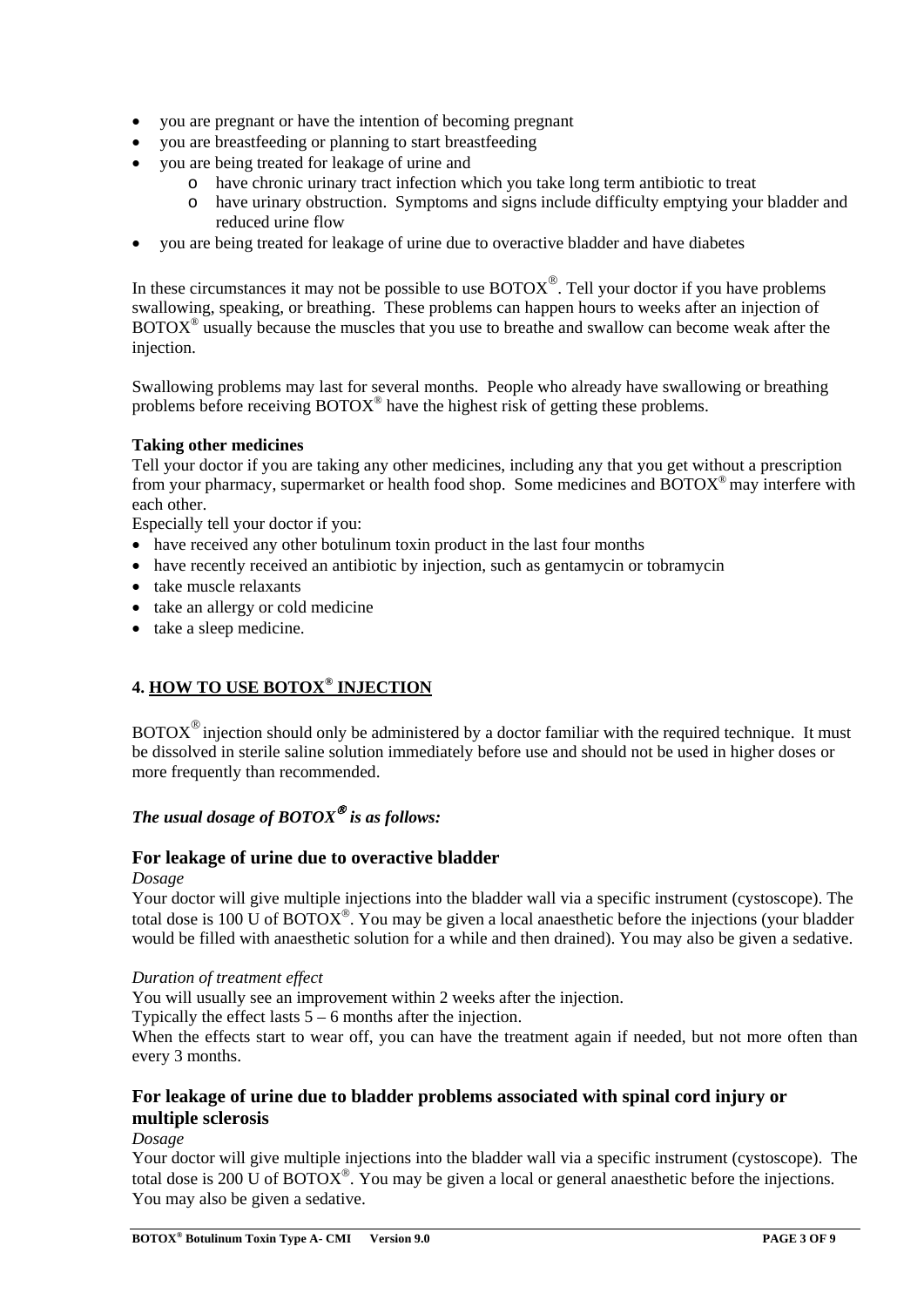## *Duration of treatment effect*

You will usually see an improvement within 2 weeks after the injection.

Typically the effect lasts 8-10 months after the injection.

When the effects start to wear off, you can have the treatment again if needed, but not more often than every 3 months.

## **Blepharospasm, Hemifacial Spasm and VIIth Nerve Disorders**

The recommended dose is 1.25 U to 2.5 U (0.05 mL to 0.1 mL) for each muscle injected. The initial effect occurs within 3 days, with the maximum muscle relaxation reached within 1-2 weeks, and lasting approximately 3 months. After this, you should return for a repeat dose. The total maximum dose in a two month period should not be more than 200 U.

## **Strabismus**

The volume of BOTOX<sup>®</sup> injected for the treatment of strabismus or squint should be between 0.05 to 0.15 mL per eye muscle. The muscle relaxation effect begins one to two days after the injection and lasts 2 to 6 weeks. You may need to return for a repeat dose if the effect is inadequate or if the squint recurs. The maximum recommended dose as a single injection for any one muscle is 25 U.

## **Spasticity in children two years and older**

The recommended total dose is up to 8 U/kg injected into the spastic muscles. The maximum total dose is 300 U per treatment session or in a 3 month interval. The initial effect occurs within 2 weeks after injection. The dose is dependent on the size of the spastic muscle and the degree of spasticity. The dose can then be repeated, but not more often than every 3 months.

## **Focal spasticity in adults**

Your doctor will determine the appropriate dose and the number of injection sites based on the number of spastic muscles, the severity of the spasticity and the site and location of the muscles involved. Your doctor may also tailor your dose depending on any muscle weakness that may be present and your response to the injection. Improvement generally occurs within the first 2 weeks after injection, with maximum effect occurring after 4-6 weeks and the effect lasting approximately 3-4 months.

In general, the total maximum dose should not be more than 360 U in each treatment session.

#### **Cervical Dystonia**

The recommended dose depends on the type of muscle spasm, the position of the head and neck, whether muscle weakness is present, where pain is felt, your weight and response to the injection. Your doctor will prescribe the proper dose for you. Improvement generally occurs within the first 2 weeks after the injection, with the maximum effect after 6 weeks, and the effect lasting approximately 3-4 months. In general, the total maximum dose in a 2 month period should not be more than 360 U.

#### **Spasmodic Dysphonia**

Your doctor will determine the appropriate dose for you at each treatment session. Improvement generally occurs within 2-4 days. The maximum effect is seen within approximately 7 days with the effect lasting approximately 3-4 months.

#### **Chronic Migraine**

The recommended dose for treating chronic migraine is 155 U to 195 U administered intramuscularly as 0.1 ml (5 U) injections across 7 specific muscle areas in the head and neck. The dose can then be repeated every 12 weeks, for up to 3 cycles, and then assessment of the need for further treatment should be conducted.

#### **Primary Hyperhidrosis**

Recommended dosage is 50 U of  $BOTOX^{\circledast}$  (2.0 mL) per armpit, evenly distributed in multiple sites approximately  $1 - 2$  cm apart within the armpit area. Injections should be repeated when the effects from the previous injection wear off, but not more often than every 4 months.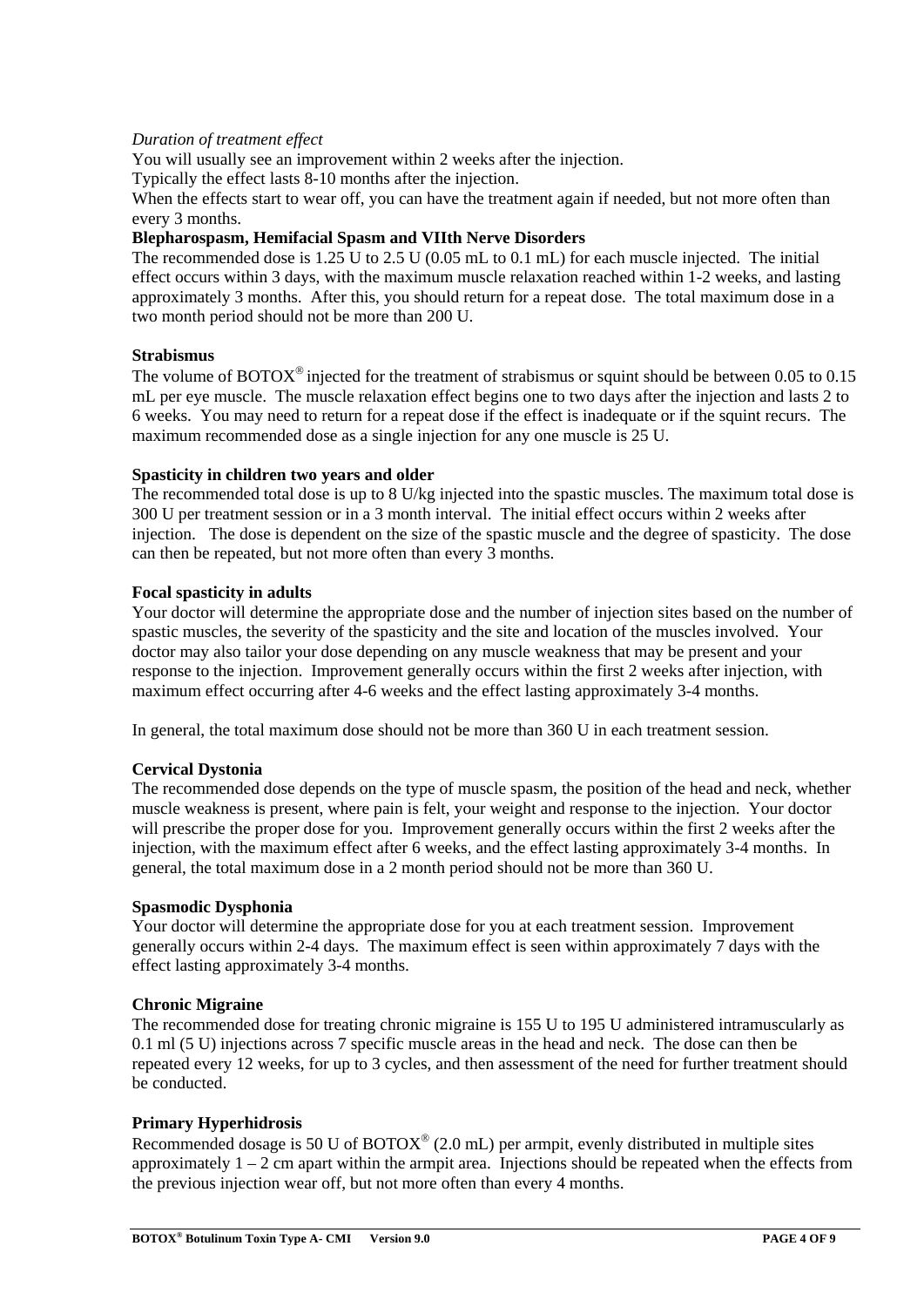## **Frown Lines**

The recommended dose of  $BOTOX^{\circledcirc}$  for the treatment of frown lines is 20 U. This is usually injected into the muscles around your eyebrows in 5 different places. The recommended injection volume per muscle site is 0.1 mL. However, the optimum dose levels and number of injections sites per muscles may vary among patients. Improvement in the severity of the lines generally occurs within one week after the injections and has been shown to last for up to 4 months. This will vary between individual people and may depend on the severity of the frown lines.

## **Crow's Feet**

The recommended dose of BOTOX<sup>®</sup> injection for the treatment of crow's feet lines is 6-18 U per side. This is usually injected into the muscles around your eyes, where most lines are seen when a smile is forced, in 3 different places. Improvement in the severity of the lines generally occurs within one week after the injections and has been shown to last for up to 4 months.

## **Forehead Lines**

The recommended dose of  $BOTOX^{\circledcirc}$  for the treatment of forehead lines is 8-24 U. This is usually injected into the forehead muscle in 4 different places. Improvement in the severity of the lines generally occurs within two weeks after the injections and has been shown to last for up to 6 months.

## **Use in pregnancy**

Use of BOTOX $^{\circ}$  when pregnant or breast-feeding is not recommended. Tell your doctor or pharmacist if you become pregnant while being treated with BOTOX<sup>®</sup>.

## **Use in children**

Use in patients below the age of 18 years has not been established for the treatment of urinary incontinence.

Use in children below the age of 18 years has not been established for chronic migraine.

Use in children below the age of 12 has not been established for blepharospasm, VIIth nerve disorders, cervical dystonia, hyperhidrosis, spasmodic dysphonia or frown lines.

Use in children two years or older is only recommended for focal spasticity (e.g. juvenile cerebral palsy, spasticity of the arm, hip).

## **Things to be careful of**

- Tell your doctor as soon as possible if you do not feel well while being treated with BOTOX<sup>®</sup> injection.
- Be careful to resume activities gradually if you have had little exercise for a long time.
- Be careful driving or operating machinery until you know how  $BOTOX^{\circledcirc}$  affects you.

## **Urinary incontinence due to overactive bladder**

- You will be seen by your doctor approximately 2 weeks after the injection. You will be asked to pass urine and will then have the volume of urine left in your bladder measured using ultrasound. Your doctor will decide if you need to return for the same test during the next 12 weeks. You must contact your doctor if at any time you find it difficult to pass urine because it is possible that you may need to start using a catheter. In order to avoid urinary tract infections, female patients should pass urine after sexual intercourse.
- $\bullet$  Please note only a small percentage (12.2%) of patients included in the main clinical trials were male. The improvement seen in male patients following use in BOTOX is smaller than in female patients and may not be beneficial. No significant reduction in incontinence frequency was seen and a majority of men in the clinical trials felt that their condition was unchanged or worsened after receiving BOTOX. There are also side effects such as urinary tract infection and inability to empty your bladder (urinary retention) associated with BOTOX treatment. The decision to receive treatment with BOTOX should be discussed with your doctor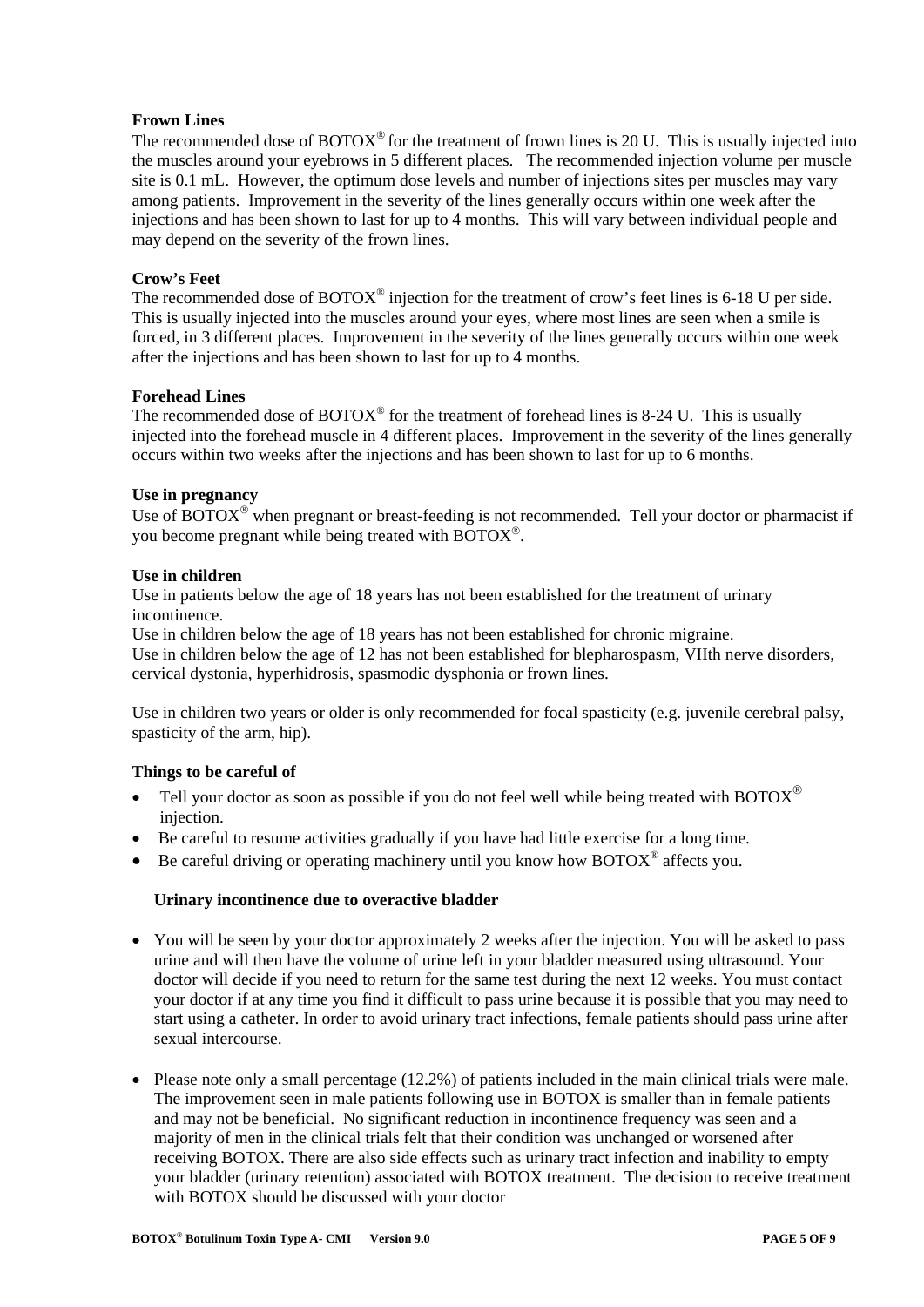## **Urinary incontinence due to neurogenic bladder**

• You will be seen by your doctor approximately 2 weeks after the injection, if you were not using a catheter before the injection. You will be asked to pass urine and will then have the volume of urine left in your bladder measured using ultrasound. Your doctor will decide if you need to return for the same test during the next 12 weeks. You must contact your doctor if at any time you find it difficult to pass urine because it is possible that you may need to start using a catheter. In order to avoid urinary tract infections, female patients should pass urine after sexual intercourse.

## **Overdose**

Telephone your doctor or go to casualty at your nearest hospital immediately if you think that you or anyone else may have swallowed or accidentally injected BOTOX® injection, even if there are no signs of discomfort or poisoning. You may need to be watched for several days for signs of muscle weakness or loss of muscle movement.

Tell your doctor if you feel any general weakness, local muscle weakness, difficulty in breathing or swallowing in the weeks following your injection. There is an anti-toxin to the toxin in BOTO $\overline{X}^{\mathbb{D}}$ , but it is only likely to be effective if injected within 30 minutes after the BOTOX® injection. If you have questions or concerns or are not sure about something, please consult your doctor or pharmacist.

## **5. SIDE EFFECTS**

All medicines can have side effects. Sometimes they are serious, most of the time they are not. Some patients may experience unwanted effects with  $\overline{BOTOX}^{\circledast}$  treatment, and may need further medical treatment. Ask your doctor to answer any questions you may have.

## If while undergoing treatment with BOTOX<sup>®</sup> injection you experience any side-effects or **symptoms which may be due to this medication (whether or not it is mentioned below) please inform your Doctor as early as possible.**

This product contains albumin, an extract of human blood. Based on effective donor screening and product manufacturing processes, it carries an extremely remote risk for transmission of viral diseases. A theoretical risk for transmission of Creutzfeldt-Jakob disease (CJD) also is considered extremely remote. No cases of transmission of viral diseases or CJD have ever been identified for albumin.

#### **Things which may occur**

#### **General**

Pain, tenderness, inflammation, tingling or numbness, swelling, dry mouth, redness of the skin, infection, bleeding and/or bruising at the site of injection; generally feeling unwell and weakness. The following symptoms have been reported on rare occasions: changes in the way the heart beats, chest pain, skin rash and allergic reaction (symptoms: shortness of breath, wheezing or difficulty breathing; swelling of the face, lips, tongue or other parts of the body; rash, itching or hives on the skin).

In some cases, the effect of botulinum toxin may be observed beyond the site of injection and the following symptoms may occur:

- loss of strength and muscle weakness
- drooping of the upper eyelid
- double or blurred vision
- trouble speaking or saying words clearly
- constipation
- aspiration pneumonia (serious lung infection)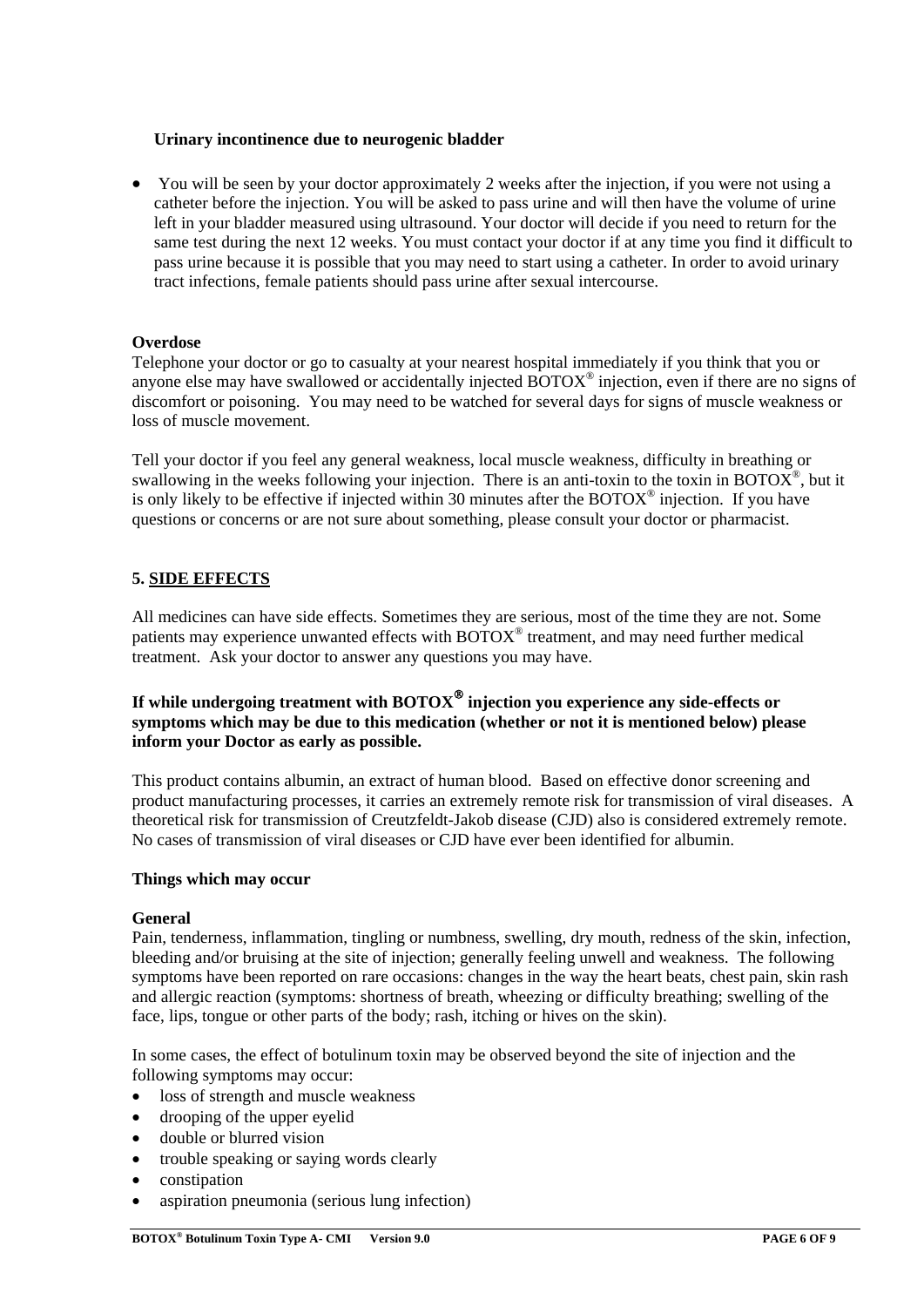trouble swallowing or breathing, which can be life-threatening.

These symptoms can happen hours to weeks after injection and are more likely to occur in patients treated with high doses or who have underlying conditions that would predispose them to these symptoms. Tell your doctor immediately or go to Accident and Emergency at your nearest hospital if you experience any of the above symptoms.

#### **Injections in the bladder wall for leakage of urine due to overactive bladder**

Very common side effects: urinary tract infection, painful urination after the injection\*.

Common side effects: bacteria in the urine, inability to empty your bladder (urinary retention), incomplete emptying of the bladder, frequent daytime urination, blood in the urine after the injection\*\*.

*\* This side effect may also be related to the injection procedure. \*\*This side effect is only related to the injection procedure.* 

If any of the side effects gets serious, or if you notice any side effects not listed in this leaflet, please tell your doctor or pharmacist.

#### **Injections in the bladder wall for leakage of urine due to bladder problems associated with spinal cord injury or multiple sclerosis**

Very common side effects: urinary tract infection, inability to empty your bladder (urinary retention).

Common side effects: difficulty in sleeping, constipation, muscle weakness, muscle spasm, bulge in the bladder wall, tiredness, problems with walking, fall.

Common side effects related to the injection procedure: blood in the urine after the injection, painful urination after the injection, possible uncontrolled reflex reaction of your body (e.g. profuse sweating, throbbing headache or increase in pulse rate) around the time of the injection.

#### **Blepharospasm, Hemifacial Spasm or VIIth Nerve Disorders**

Drooping of the eyelids, irritation or tearing, dry eye, not being able to close the eye, sensitivity to light, dizziness and tiredness. Less commonly, inward or outward turning of the eye, inflammation of the eye, double vision, and swelling of the eyelid skin lasting several days.

#### **Strabismus**

Drooping of the eyelids, vertical turning of the eye, double vision, bleeding beneath the eye lids and at the front of the eye. Less commonly, bleeding behind the eye ball, piercing of the sclera (the tough skin covering part of the eye bulb), dilation of the pupil, loss of awareness of space and past pointing (the inability to place a finger on another part of the body accurately), headache, inability to focus, dizziness, discomfort/irritation of the eye, increased pressure in the eye.

#### **Spasticity in children two years and older**

Falling, clumsiness, leg pain, weakness of the leg, localised and generalised muscle weakness. Less commonly, leg cramps, fever and knee or ankle pain, increased frequency of passing urine, joint dislocation and muscle spasms. Seizures, pneumonia, vomiting, bruising and running nose were also reported

#### **Focal spasticity in adults**

Most side effects that have been reported in patients being treated for focal spasticity were mild to moderate and got better without needing medical attention. Side effects reported include: pain in the affected limb, changes in ease of movement of the muscle, increased sensitivity to touch or pain and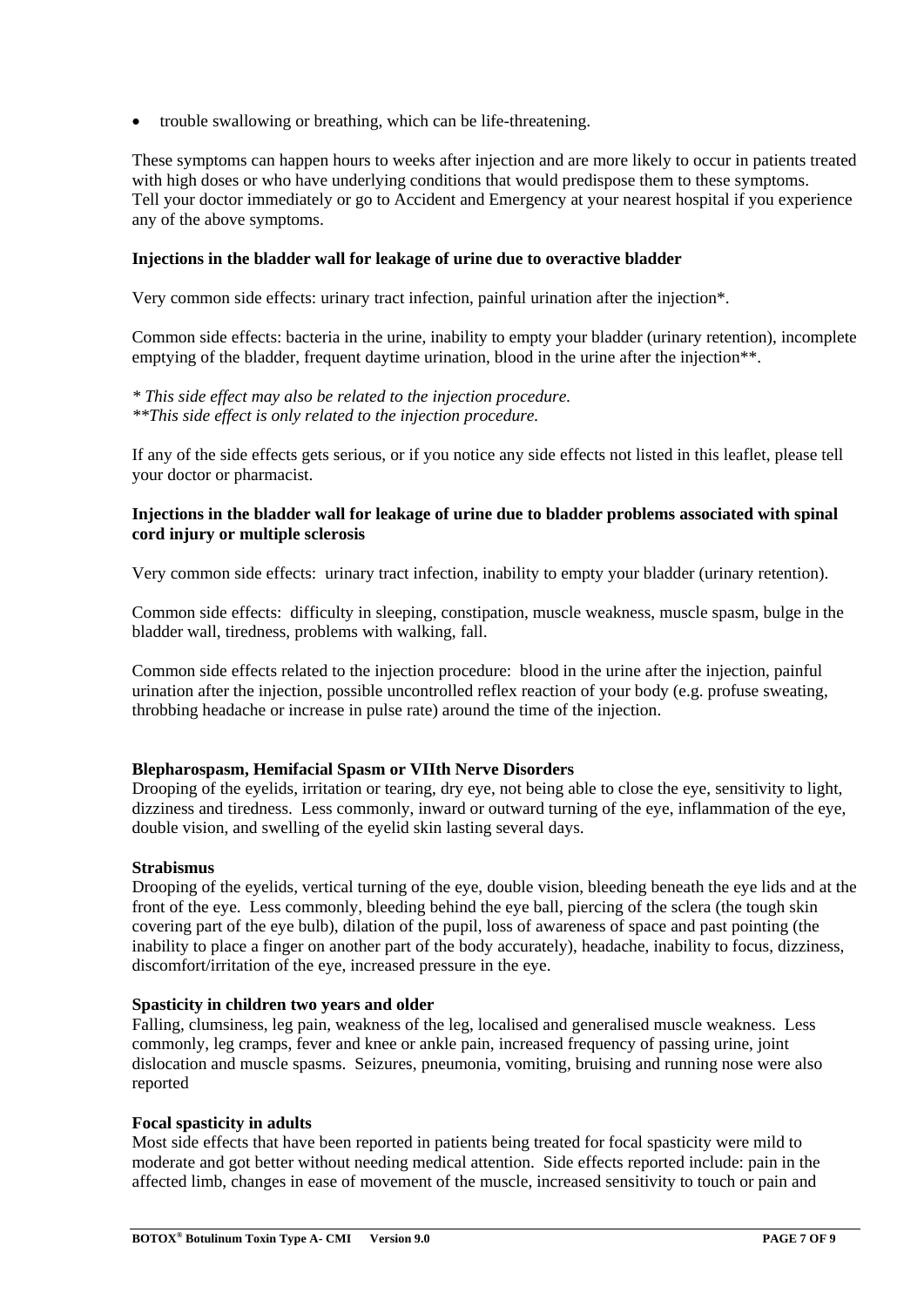headache. Less common side effects include: weakness or a loss of energy, joint pain, skin problems, nausea, 'pins & needles', itching and lack of coordination.

## **Cervical Dystonia**

Soreness or bruising where the injection was given, difficulty in swallowing, neck pain, headache, weakness of the neck, and less commonly, general weakness. Side effects, if they occur, tend to appear in the first week after injection, and last about two weeks.

However, in rare instances, patients may have difficulty in swallowing that could persist for longer than two weeks after injection and may develop into a more serious condition. Make sure you tell your doctor immediately if you experience any difficulty in swallowing.

## **Spasmodic Dysphonia**

Breathiness, difficulty in swallowing, inhalation of fluid or food particles from the stomach, narrowed air passages causing a harsh sound in breathing and pain were among the more common side effects reported in clinical trials.

## **Chronic Migraine**

Loss of movement on the face, drooping of the eyelids, skin rash, itching, pain at the injection site, neck pain, muscle pain, tenderness or weakness, muscle spasms or tightness. Less commonly, pain of skin, pain of jaw and difficulty in swallowing.

Headache, including worsening migraine, has been also reported, usually occurring within the first month after treatment; however, these reactions did not always reoccur with following treatments and the overall incidence decreased with repeated treatments.

#### **Primary hyperhidrosis**

Increase in sweating in other areas of the body, hot flushes and pain at the injection site.

#### **Frown Lines**

Drooping of the eyelids, headache, face pain, redness, swelling at the injection site, bruising, skin tightness, muscle weakness, numbness or a feeling of pins and needles or nausea were among the more common effects reported in clinical trials.

## **Crow's Feet**

Bruising at the injection site, headache and flu-like symptoms.

#### **Forehead Lines**

Headache, bruising, drooping of the eyebrows, eyelid swelling, aching/itching forehead, nausea, feeling of tension and flu-like symptoms.

## **6. STORAGE AND DISPOSAL**

- BOTOX® should not be used after the date marked on the label (expiry date).
- KEEP ALL MEDICINES WHERE YOUNG CHILDREN CANNOT REACH THEM.
- $BOTOX^{\circledcirc}$  should be stored in the refrigerator. The injection should be given within 24 hours after being reconstituted and stored in a refrigerator during this time. The injection should be clear, colourless and free from particles. Each vial is intended for use by a single individual patient.

#### **7. FURTHER INFORMATION**

If you have any further questions on your  $BOTOX^{\circledcirc}$  treatment, or are unsure of the information, please see your doctor, who will be able to assist you.

#### **Supplier**